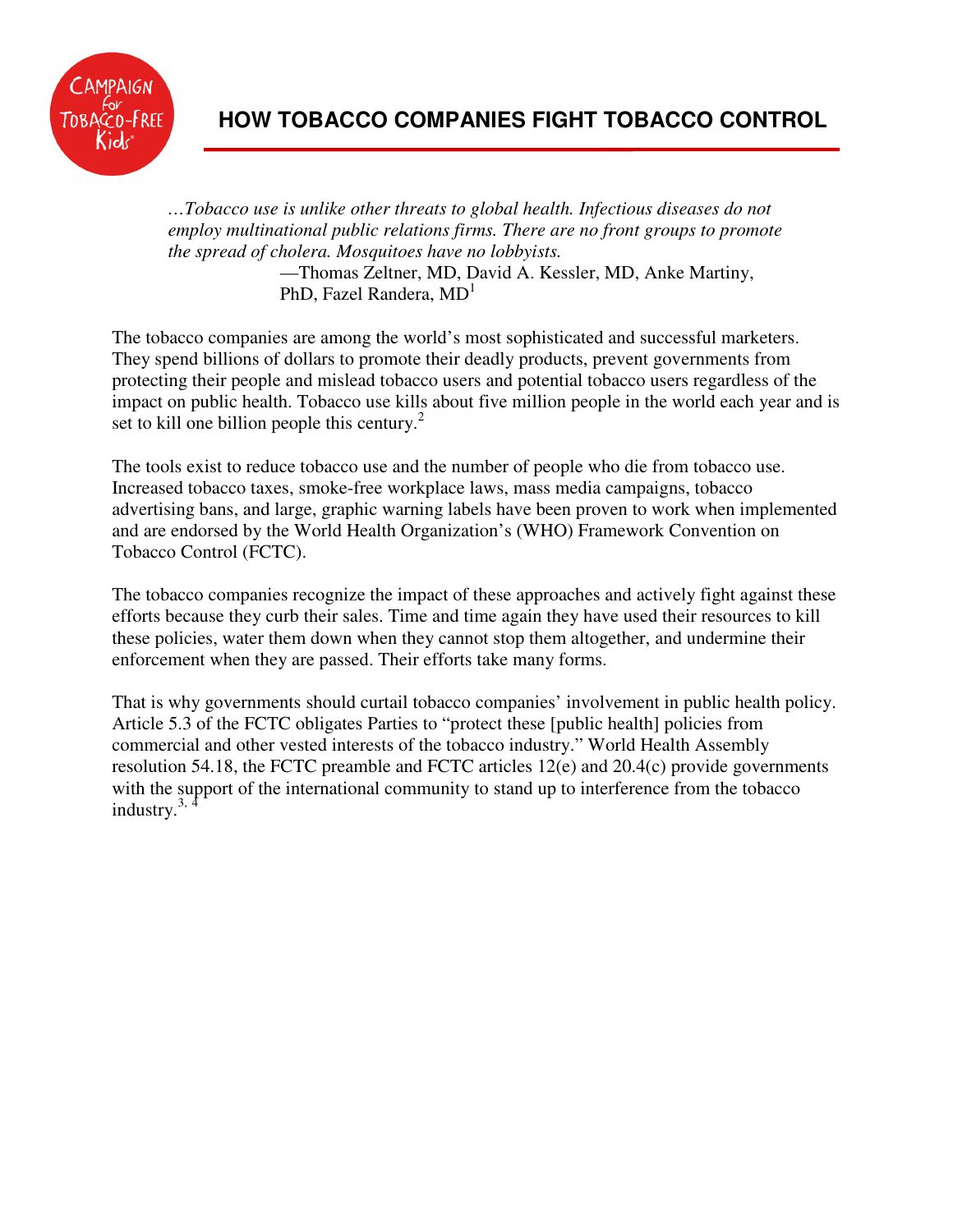## **How the Tobacco Industry Influences Policy and Thwarts Effective Regulation:**

- Using trade agreements to attack public health measures
- Distorting the science of the health effects of tobacco use, and secondhand smoke
- Challenging ad bans, restrictions on secondhand smoke and tax increases
- Promoting illicit tobacco trade (smuggling)
- Suing or threatening to sue governments
- Demanding a seat at the table in order to prevent consensus
- Drafting and then exploiting tobaccofriendly loophole ridden legislation
- Promoting and funding ineffective "youth" smoking prevention" programs
- Interfering with FCTC ratification
- Challenging government timelines for implementing laws
- Influencing legislators with contributions and attempting to bribe legislators
- Gaining favor by bankrolling government health initiatives on other issues in return for inaction on tobacco
- Providing funds directly to government regulatory bodies
- Using PR efforts claiming to be responsible corporations to mask their harmful behavior
- Promoting ineffective voluntary regulation as a substitute for enforceable laws

## **Stories from Around the World Confirm Big Tobacco's Tactics**

#### **Undermining Tobacco Control, WHO, and FCTC**

- In 2000, WHO released a report detailing the tobacco industry's tactics in obstructing tobacco control policy processes. The report found that the tobacco companies spent vast amounts of money "diverting attention from the public health issues raised by tobacco use, attempting to reduce budgets for the scientific and policy activities carried out by WHO, pitting other UN agencies against WHO, seeking to foster views that WHO's tobacco control program was a 'First World' agenda carried out at the expense of the developing world, distorting the results of important scientific studies on tobacco, and discrediting WHO as an institution." $\cdot$ <sup>1</sup>
- A 2002 study exposed internal industry documents showing that in 1997, Philip Morris hired public relations firm Mongoven, Biscoe & Duchin to lobby against the FCTC to weaken its regulations and discredit the WHO officials behind the effort.<sup>5</sup>

#### **Undermining Policy**

• In August 2006, U.S. District Court Judge Gladys Kessler ruled that the tobacco companies use of the terms "light" and "low-tar" is false and misleading, and subsequently banned them from using these terms. The major tobacco companies then argued that they should still be allowed to continue to use the terms outside the U.S. In March 2007, Judge Kessler ruled, "The Court sees no justification, either legal or ethical, for concluding that Congress intended to allow defendants to continue to tell the rest of the world that 'low tar/light' cigarettes are less harmful to health when they are prohibited from making such fraudulent misrepresentation to the American public."<sup>6, 7</sup> Nonetheless, the tobacco companies continue to use these misleading terms both in the U.S. and where not specifically banned elsewhere.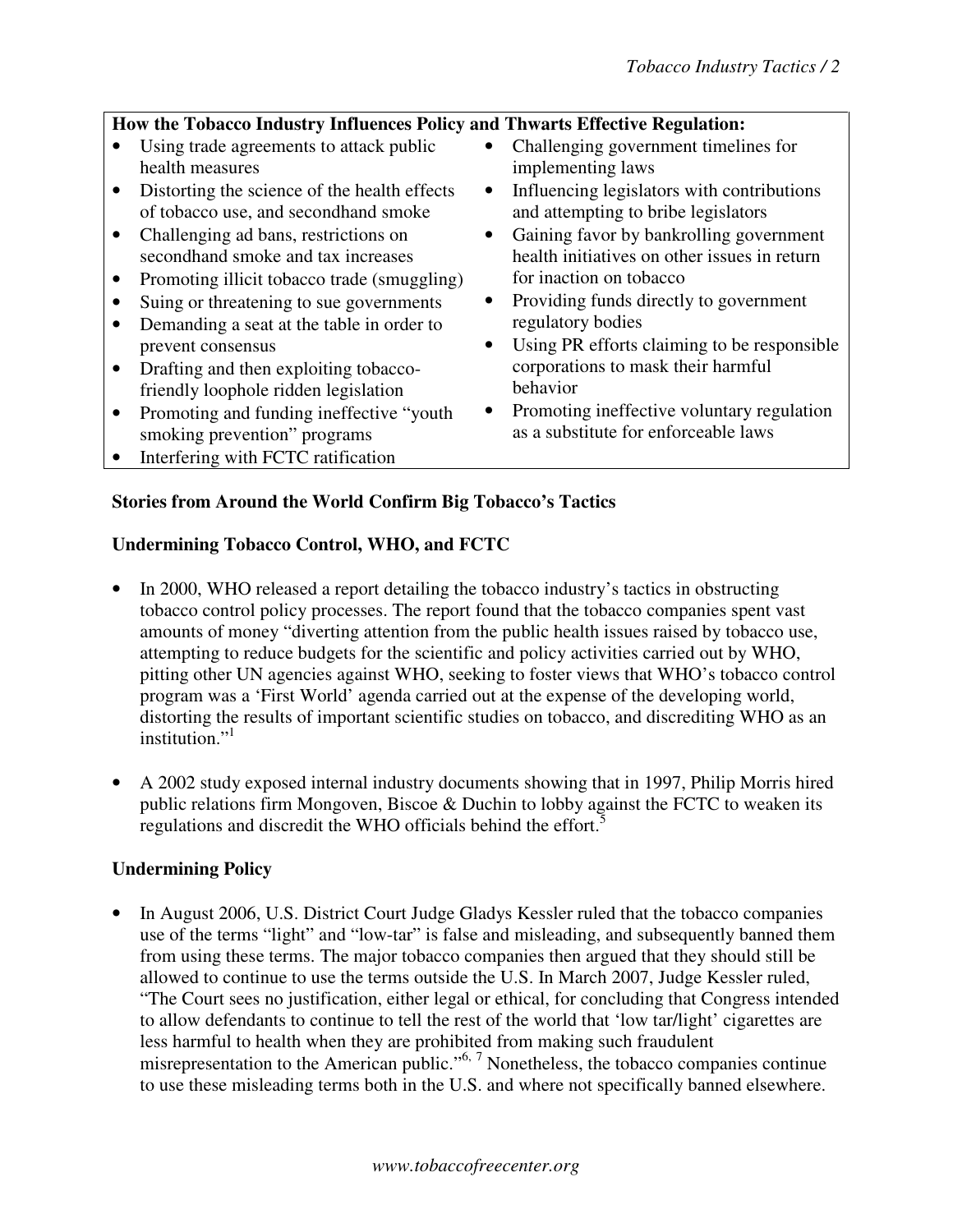• Three weeks after Mexico ratified the FCTC, Philip Morris and BAT conducted secret negotiations with the Ministry of Health that led to an agreement that prevented the government from raising tobacco taxes if the corporations funded certain unrelated health programs.<sup>8</sup> This agreement led to the defeat of numerous tobacco control regulations, including tax increases and advertising bans called for by the treaty. When meaningful policies were introduced, policymakers friendly to the tobacco industry argued that the proposals would lead to cuts for these other health programs.<sup>9</sup> After international uproar about the agreement, Mexico finally refused to renew it in 2006, and the Congress successfully passed annual tobacco tax increases through  $2009$ .<sup>10</sup>

#### **Political Influence**

- In 2004, tobacco manufacturers, including BAT, spent 7 million in Kenya Shillings (about USD \$87,000) to take Members of Parliament on a luxurious "workshop" to Mombasa to discuss and build support for amendments to weaken the Tobacco Products Control Bill, which would "provide a legal framework for the manufacture, sale, promotion an use of tobacco products," including banning outdoor tobacco advertisements.<sup>11, 12</sup> Although a bill requiring large health warnings and banning public smoking passed, BAT then complained that the regulations were untenable because of the company's lack of involvement in the process and sued the government to delay enforcement.<sup>13</sup>
- In April 2006, Peru's Congress passed legislation to implement the global tobacco treaty a giant step forward for tobacco control in Peru. Then, the tobacco industry secured a seat for the National Society of Industries on Peru's newly-formed Multisector Commission, which was created to implement and monitor tobacco control efforts. In violation of FCTC Article 5.3, the National Society of Industries was represented on the Commission by two BAT employees. Only after national and international outcry, the Minister of Health removed the BAT employees.<sup>14, 15</sup>
- In 2001, to counter efforts to raise tobacco taxes in the Czech Republic, Philip Morris released a report that touted the "positive effects" that early mortality due to smoking had on the country's economy. Although Philip Morris issued a public apology after its action was exposed, it was discovered that they paid for similar studies in Poland, Slovakia, Hungary and Slovenia.<sup>16</sup>
- According to the industry's internal documents, Philip Morris executives reported, in 1987, that "Philip Morris and the industry are positively impacting the government decisions of Bahrain, Kuwait, Oman, Qatar, Saudi Arabia and the UAE through the creative use of market specific studies, position papers, well briefed distributors who lobby, media owners and  $\frac{1}{2}$ consultants…"<sup>2</sup>

#### **Fraudulent Science**

• Industry documents show that, since the 1970s, tobacco companies actively sought out scientists in Germany to bolster the industry's credibility, oppose tobacco control scientists, and improve their image with the government and government officials.<sup>17</sup>